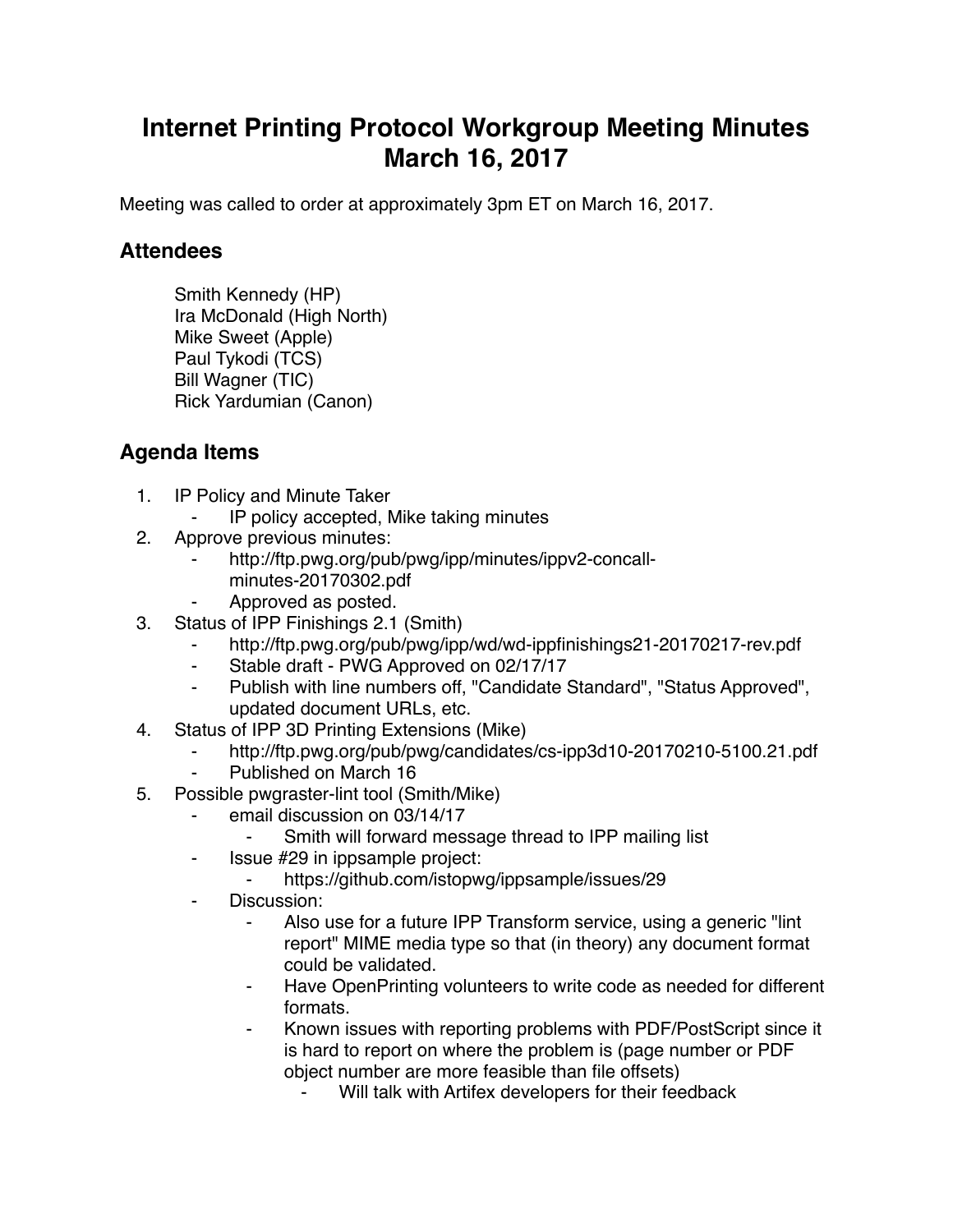- 6. TLS 1.3 is in WG last call
	- ⁃ https://tools.ietf.org/html/draft-ietf-tls-tls13-19
	- http://www.pwg.org/pipermail/ipp/2017/019129.html
	- ⁃ http://www.pwg.org/pipermail/ipp/2017/019130.html
	- ⁃ Going to get fast tracked
	- Also DTLS 1.3 drafts in development
- 7. Review of PWG 3D Print Job Ticket (Mike)
	- http://ftp.pwg.org/pub/pwg/ipp/wd/wd-smpjt3d10-20170303-rev.pdf
	- ⁃ http://ftp.pwg.org/pub/pwg/sm3/schemas/smpjt3d10-20170303.zip
	- ⁃ Interim draft
	- Schedule Stable draft Q2 2017
	- ⁃ Add appendices for:
		- Sample Print3DJobTicket
		- ⁃ Sample Print3DJobTicketCapabilities
		- **IPP Mapping (if needed)**
	- Section 1:
		- ⁃ Talk a bit about the abstraction away from hardware for safety, etc. reasons
	- Section 2.2:
		- Add definition of Service
	- Schema:
		- ⁃ Bill: Not clear how the ticket or capabilities are defined/referenced
		- Add a README file to the schema archive
		- ⁃ Add information to the spec about the schema (file) organization to the beginning of section 4.
		- ⁃ "Roadmap" needed
		- ⁃ Define what the namespace URL should be
		- Add DocumentMetadata element as a sequence with an extension point - that would allow arbitrary metadata (e.g. Dublin Core)?
			- Look at how that maps to/from IPP's document-metadata attribute
	- ⁃ Add reference to PJT
	- Hopefully next interim draft will be content-complete, then we can move to Stable and do a WG last call
	- ⁃ Paul will share latest draft with NIST
		- When discussing interfaces, printer is a "black box" where all of the safety, electrical, mechanical, etc. interfaces are NOT exposed
		- PWG model is intent-based, not process-based.
	- Mike will update 3D landing page to include links to the current draft PJT3D stuff
- 8. Review of IPP WG Charter (Ira)
	- ⁃ http://ftp.pwg.org/pub/pwg/ipp/wd/wd-ipp-charter-20170314-rev.pdf
	- ⁃ Interim draft
	- Add PJT3D to current projects
	- PWG Semantic Model Maintenance:
		- Is this just updating existing schema or auto-generated or ???
		- ⁃ Update wording to "update automatically-generated PWG Semantic